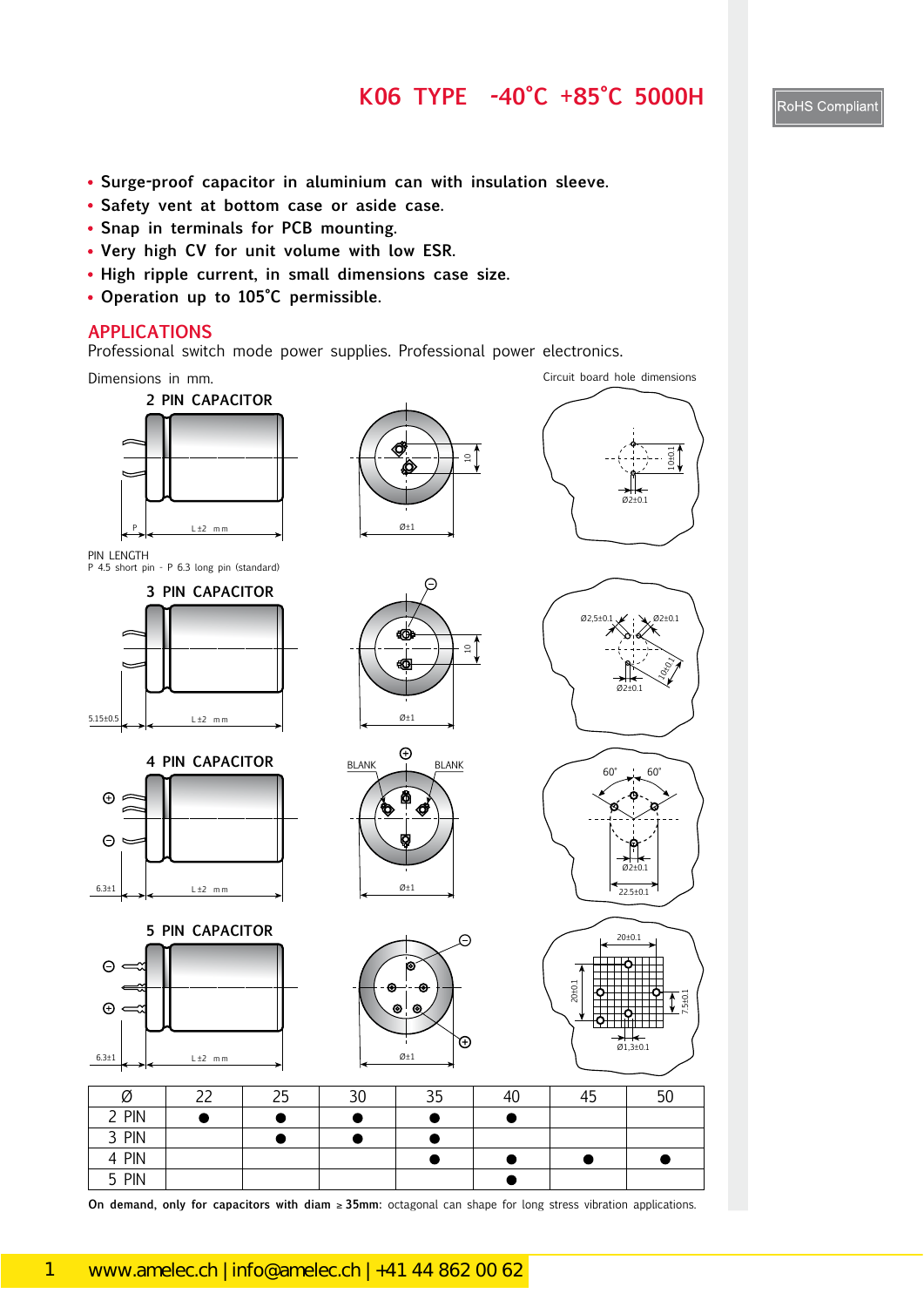# **SPECIFICATIONS SPECIFICATIONS**

| <b>Temperature Range</b>                                      | $-40^{\circ}$ C $+85^{\circ}$ C<br>Operating:<br>[Environmental classification 40/85/56 IEC-68]<br>Preferably below $+25^{\circ}$ C, not exceeding $+40^{\circ}$ C<br>Storage:                                                                                                                                                                                                                                         |  |
|---------------------------------------------------------------|------------------------------------------------------------------------------------------------------------------------------------------------------------------------------------------------------------------------------------------------------------------------------------------------------------------------------------------------------------------------------------------------------------------------|--|
| Rated Voltage Range (Vr) from 16V to 600V DC                  |                                                                                                                                                                                                                                                                                                                                                                                                                        |  |
| Surge Voltage (V <sub>p</sub> )                               | $V_p = 1.05 V_r$<br>$(V_r > 450V$ DC)<br>$V_P = 1.15 V_r$<br>$(V_r \le 250V$ DC)<br>$V_{p} = 1.10 V_{r}$<br>$(V_r > 250V \text{ DC})$                                                                                                                                                                                                                                                                                  |  |
| Rated Capacitance Range from 68 $\mu$ F to 47000 $\mu$ F      |                                                                                                                                                                                                                                                                                                                                                                                                                        |  |
| Capacitance Tolerance                                         | ±20% at 100 Hz, 20°C [M class IEC-62]                                                                                                                                                                                                                                                                                                                                                                                  |  |
| Leakage Current (IL)<br>$(mA, 5 min, 20^{\circ}C)$            | max $\mathbb{L}$ = 0.006 C <sub>r</sub> V <sub>r</sub> + 4 $\mu$ A Kendeil product limit : $\mathbb{L}$ = 0.003 C <sub>r</sub> V <sub>r</sub><br>At 85°C max $I_L = 0.04$ Cr Vr $\mu$ A                                                                                                                                                                                                                                |  |
| Ripple current (lr)                                           | Refer to table at 85°C and 100Hz For different temperature and frequency multiplier must be used as follows:                                                                                                                                                                                                                                                                                                           |  |
|                                                               | <b>FREQUENCY</b><br>50Hz<br>100Hz<br>500 Hz 1000Hz<br>>10kHz<br>MULTIPLIER (0-25V Vr DC)<br>0.91<br>1.0<br>1.15<br>1.2<br>1.15<br>MULTIPLIER (40-100V Vr DC)<br>1.45<br>0.88<br>$1.0\,$<br>1.35<br>1.40<br>MULTIPLIER (160-450V Vr DC)<br>0.88<br>1.55<br>$1.0\,$<br>1.45<br>1.50<br>$95^{\circ}$ C<br>35°C<br>$45^{\circ}$ C<br>$55^{\circ}$ C<br>$65^{\circ}$ C<br>$75^{\circ}$ C<br>$85^{\circ}$ C<br>AMBIENT TEMP. |  |
|                                                               | <b>MULTIPLIER</b><br>2.2<br>2.1<br>1.8<br>1.0<br>0.5<br>1.6<br>1.4<br>98°C<br>Maximum internal temperature                                                                                                                                                                                                                                                                                                             |  |
| <b>Insulation Resistance</b>                                  | At 100V DC for 1 min is $>100$ M $\Omega$ across insulating sleeve and terminals.                                                                                                                                                                                                                                                                                                                                      |  |
| <b>Vibration Resistance</b>                                   | Frequency range: 10 Hz to 500 Hz, amplitude 0.75 mm<br>max acceleration 10g for 3x2 h                                                                                                                                                                                                                                                                                                                                  |  |
| Withstand voltage<br>(between terminals bundled<br>and plate) | 2500 VAC for 1 min                                                                                                                                                                                                                                                                                                                                                                                                     |  |
| Life test                                                     | After 2,000 hours application of rated voltage at 85°C<br>capacitors meet characteristics aside                                                                                                                                                                                                                                                                                                                        |  |
|                                                               | $\leq \pm 20\%$<br>for all sizes with $V \leq 100V$ ;<br>Cap change<br>≤ 200%<br>tan δ<br>all voltage capacitors with diameter $\leq$ 35mm<br>< initial limit<br>Leakage current (IL)<br>Impedance $(Z)$<br>≤ 200%                                                                                                                                                                                                     |  |
|                                                               | for $V \geq 160V$ and<br>$\leq \pm 10\%$<br>Cap change<br>$\leq 130\%$<br>tan δ<br>for capacitors with diameter $\geq$ 40mm<br>Leakage current (IL)<br>< initial limit<br>Impedance $(Z)$<br>≤ 130%                                                                                                                                                                                                                    |  |
| Shelf life                                                    | After leaving capacitors under no load for 500 hours at 85°C, Cap change<br>$\leq$ ±15%<br>$\leq 150\%$<br>when restored at 20°C meet specifications aside<br>tan ò<br>Leakage current (IL)<br><initial limit<="" th=""><th></th></initial>                                                                                                                                                                            |  |
| Useful life<br>(Vn, Temp rated<br>I ripple applied)           | $>$ 200,000 h at 40°C<br>5,000 h at $85^{\circ}$ C                                                                                                                                                                                                                                                                                                                                                                     |  |
| Failure percentage<br>Failure rate                            | $\leq$ 1% (during useful life)<br>$\leq$ 25 fit (25 10 <sup>-9</sup> /h)<br>≤ 33 fit (33 10 <sup>-9</sup> /h)<br>$(V_r \leq 160V$ DC)<br>$(V_r > 160V$ DC)                                                                                                                                                                                                                                                             |  |
| Self inductance                                               | Approx. 20 nH                                                                                                                                                                                                                                                                                                                                                                                                          |  |
| Damp heat test<br>(Vn applied, 2000 hours,<br>85% RH)         | Stable electrical parameters in humidity ambient condition 85°C                                                                                                                                                                                                                                                                                                                                                        |  |
| Electrolyte                                                   | All the capacitors of this series have self-extinguishing<br>electrolyte in accordance with IEC EN 60695-11-10                                                                                                                                                                                                                                                                                                         |  |
| <b>Marking information</b>                                    | minus pole band aside within an angle of $41^{\circ} \pm 25^{\circ}$                                                                                                                                                                                                                                                                                                                                                   |  |
|                                                               |                                                                                                                                                                                                                                                                                                                                                                                                                        |  |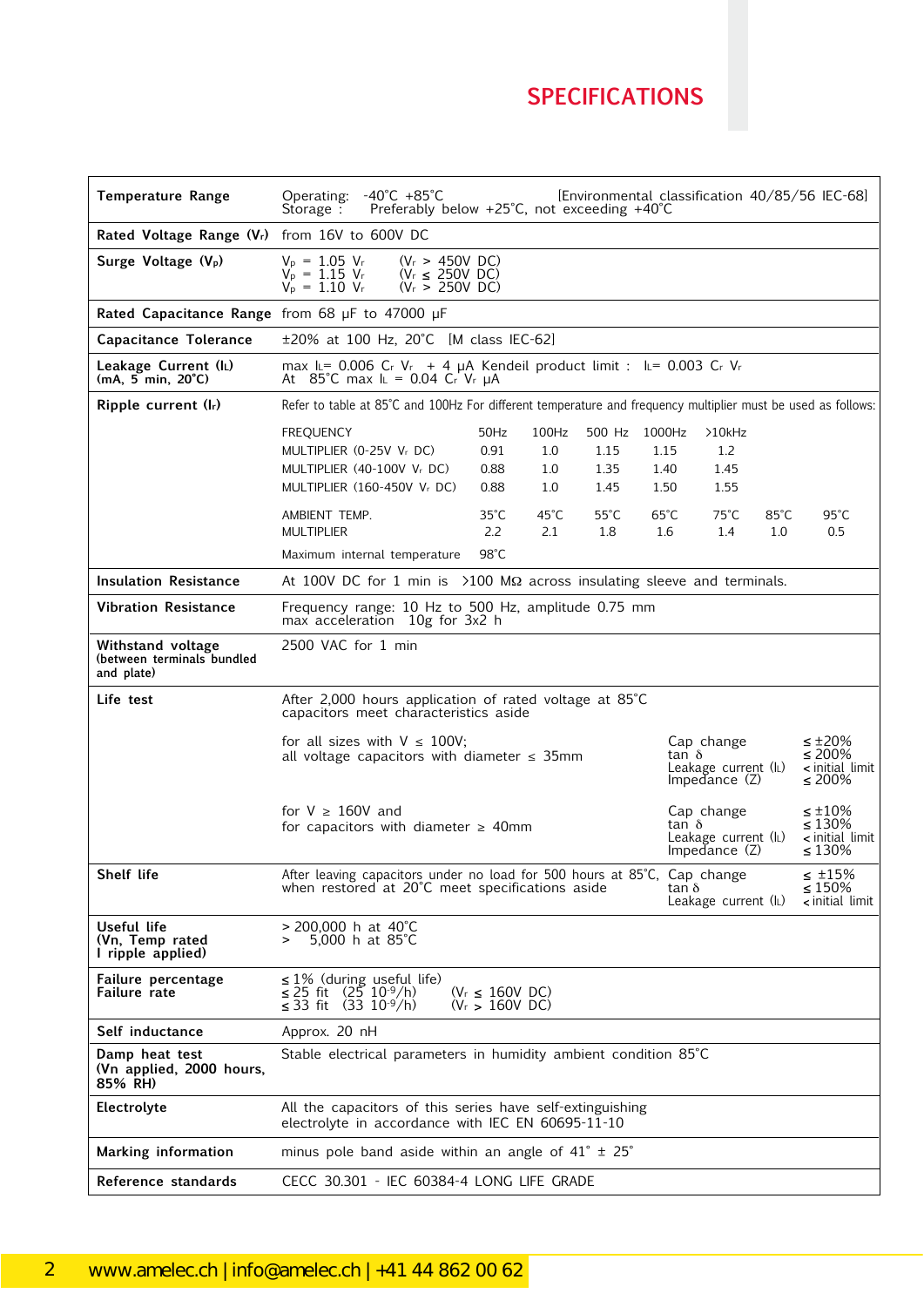| Cap<br>μF    | ØxL<br>mm | Tan $\delta$<br><b>MAX</b><br>100 Hz<br>$20^{\circ}$ C | <b>ESR</b><br>TYP m $\Omega$<br>100 Hz<br>$20^{\circ}$ C | Z<br>TYP m $\Omega$<br>10 kHz<br>$20^{\circ}$ C           | $\ln$ a.c.<br>A max<br>100 Hz<br>$85^{\circ}$ C | <b>PART NUMBER</b><br>termination digit<br>excluded | <b>RATED</b><br><b>VOLTAGE</b><br><b>VDC</b> |
|--------------|-----------|--------------------------------------------------------|----------------------------------------------------------|-----------------------------------------------------------|-------------------------------------------------|-----------------------------------------------------|----------------------------------------------|
|              |           |                                                        |                                                          |                                                           |                                                 |                                                     | <b>16V</b>                                   |
| 4700<br>6800 | 22x30     | 0.30<br>0.30                                           | 55<br>45                                                 | 40<br>38                                                  | 1.5<br>1.8                                      | K06016472_PM0B030                                   |                                              |
|              | 22x30     |                                                        |                                                          |                                                           |                                                 | K06016682 PM0B030                                   |                                              |
| 10000        | 25x30     | 0.40                                                   | 40                                                       | 35                                                        | 2.4                                             | K06016103 PM0C030                                   |                                              |
| 15000        | 30x30     | 0.45                                                   | 33                                                       | 25                                                        | 2.6                                             | K06016153_PM0D030                                   |                                              |
| 22000        | 30x40     | 0.60                                                   | 27                                                       | 22                                                        | 3.5                                             | K06016223 PM0D040                                   |                                              |
| 22000        | 35x30     | 0.60                                                   | 27                                                       | 22                                                        | 3.5                                             | K06016223 PM0E030                                   |                                              |
| 22000        | 35x40     | 0.60                                                   | 27                                                       | 22                                                        | 3.5                                             | K06016223_PM0E040                                   |                                              |
| 33000        | 35x50     | 0.70                                                   | 25                                                       | 20                                                        | 4.8                                             | K06016333_PM0E050                                   |                                              |
| 47000        | 35x50     | 0.90                                                   | 22                                                       | 20                                                        | 5.8                                             | K06016473_PM0E050                                   |                                              |
| Cap<br>μF    | ØxL<br>mm | Tan $\delta$<br><b>MAX</b><br>100 Hz<br>$20^{\circ}$ C | <b>ESR</b><br>TYP m $\Omega$<br>100 Hz<br>$20^{\circ}$ C | $\mathsf Z$<br>TYP m $\Omega$<br>10 kHz<br>$20^{\circ}$ C | Ir a.c.<br>A max<br>100 Hz<br>85°C              | <b>PART NUMBER</b><br>termination digit<br>excluded | <b>RATED</b><br><b>VOLTAGE</b><br><b>VDC</b> |
|              |           |                                                        |                                                          |                                                           |                                                 |                                                     |                                              |
| 4700         | 22x30     | 0.20                                                   | 53                                                       | 45                                                        | 1.8                                             | K06025472 PM0B030                                   | 25V                                          |
| 6800         | 25x30     | 0.25                                                   | 50                                                       | 38                                                        | 2.7                                             | K06025682_PM0C030                                   |                                              |
| 10000        | 25x40     | 0.40                                                   | 40                                                       | 35                                                        | 3.3                                             | K06025103 PM0C040                                   |                                              |
| 10000        | 30x30     | 0.40                                                   | 40                                                       | 35                                                        | 3.3                                             | K06025103 PM0D030                                   |                                              |
| 15000        | 30x40     | 0.45                                                   | 39                                                       | 28                                                        | 4.1                                             | K06025153_PM0D040                                   |                                              |
| 15000        | 35x30     | 0.45                                                   | 39                                                       | 28                                                        | 4.1                                             | K06025153_PM0E030                                   |                                              |
| 22000        | 35x40     | 0.60                                                   | 30                                                       | 22                                                        | $5.0$                                           | K06025223_PM0E040                                   |                                              |
| 33000        | 35x50     | 0.70                                                   | 22                                                       | 18                                                        | 6.1                                             | K06025333_PM0E050                                   |                                              |
| Cap<br>μF    | ØxL<br>mm | Tan $\delta$<br><b>MAX</b><br>100 Hz<br>$20^{\circ}$ C | <b>ESR</b><br>TYP m $\Omega$<br>100 Hz<br>$20^{\circ}$ C | $\mathsf Z$<br>TYP m $\Omega$<br>10 kHz<br>$20^{\circ}$ C | Ir a.c.<br>A max<br>100 Hz<br>$85^{\circ}$ C    | <b>PART NUMBER</b><br>termination digit<br>excluded | <b>RATED</b><br><b>VOLTAGE</b><br><b>VDC</b> |
|              |           |                                                        |                                                          |                                                           |                                                 |                                                     |                                              |
| 3300         | 22x30     | 0.15                                                   | 72                                                       | 58                                                        | 2.1                                             | K06040332_PM0B030                                   | <b>40V</b>                                   |
| 4700         | 25x30     | 0.20                                                   | 50                                                       | 38                                                        | 2.8                                             | K06040472_PM0C030                                   |                                              |
| 6800         | 25x40     | 0.30                                                   | 48                                                       | 33                                                        | 3.4                                             | K06040682 PM0C040                                   |                                              |
| 6800         | 30x30     | 0.30                                                   | 48                                                       | 33                                                        | 3.4                                             | K06040682 PM0D030                                   |                                              |
| 10000        | 25x40     | 0.40                                                   | 38                                                       | 28                                                        | 3.8                                             | K06040103_PM0C040                                   |                                              |
| 10000        | 30x40     | 0.40                                                   | 39                                                       | 28                                                        | 4.3                                             | K06040103_PM0D040                                   |                                              |
| 10000        | 35x30     | 0.40                                                   | 39                                                       | 28                                                        | 4.3                                             | K06040103 PM0E030                                   |                                              |
| 15000        | 30x40     | 0.45                                                   | 32                                                       | 22                                                        | 4.0                                             | K06040153 PM0D040                                   |                                              |
| 15000        | 35x40     | 0.45                                                   | 32                                                       | 22                                                        | 4.8                                             | K06040153 PM0E040                                   |                                              |
| 22000        | 35x50     | 0.60                                                   | 28                                                       | 20                                                        | 5.4                                             | K06040223_PM0E050                                   |                                              |

111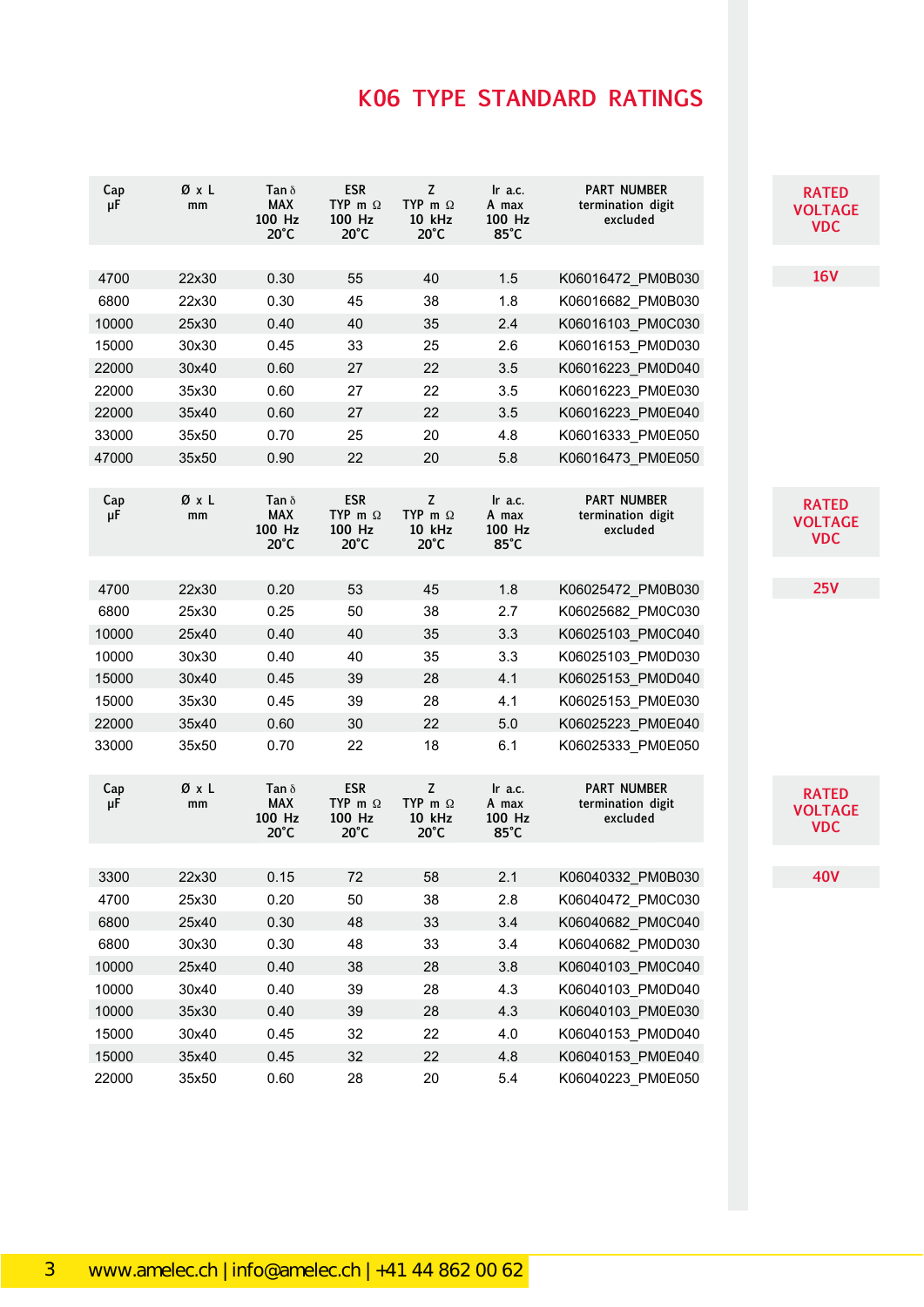| Cap<br>μF | ØxL<br>mm | Tan $\delta$<br><b>MAX</b><br>100 Hz<br>$20^{\circ}$ C | <b>ESR</b><br>TYP m $\Omega$<br>100 Hz<br>$20^{\circ}$ C | Z<br>TYP m $\Omega$<br>10 kHz<br>$20^{\circ}$ C        | $\ln$ a.c.<br>A max<br>100 Hz<br>$85^{\circ}$ C | <b>PART NUMBER</b><br>termination digit<br>excluded | <b>RATED</b><br><b>VOLTAGE</b><br><b>VDC</b> |
|-----------|-----------|--------------------------------------------------------|----------------------------------------------------------|--------------------------------------------------------|-------------------------------------------------|-----------------------------------------------------|----------------------------------------------|
|           |           |                                                        |                                                          |                                                        |                                                 |                                                     |                                              |
| 2200      | 22x30     | 0.20                                                   | 72                                                       | 58                                                     | 1.9                                             | K06050222 PM0B030                                   | <b>50V</b>                                   |
| 3300      | 25x30     | 0.20                                                   | 48                                                       | 38                                                     | 2.5                                             | K06050332_PM0C030                                   |                                              |
| 4700      | 25x30     | 0.20                                                   | 50                                                       | 35                                                     | 2.8                                             | K06050472_PM0C030                                   |                                              |
| 6800      | 25x40     | 0.30                                                   | 48                                                       | 28                                                     | 3.2                                             | K06050682_PM0C040                                   |                                              |
| 6800      | 30x30     | 0.30                                                   | 48                                                       | 28                                                     | 3.2                                             | K06050682_PM0D030                                   |                                              |
| 10000     | 30x40     | 0.35                                                   | 31                                                       | 22                                                     | 3.8                                             | K06050103_PM0D040                                   |                                              |
| 10000     | 35x30     | 0.35                                                   | 31                                                       | 28                                                     | 3.8                                             | K06050103 PM0E030                                   |                                              |
| 10000     | 35x40     | 0.35                                                   | 31                                                       | 28                                                     | 4.1                                             | K06050103_PM0E040                                   |                                              |
| 15000     | 35x50     | 0.45                                                   | 26                                                       | 18                                                     | 4.9                                             | K06050153_PM0E050                                   |                                              |
| 22000     | 40x50     | 0.50                                                   | 25                                                       | 18                                                     | 7.3                                             | K06050223_PM0F050                                   |                                              |
| Cap<br>μF | ØxL<br>mm | Tan $\delta$<br><b>MAX</b><br>100 Hz<br>$20^{\circ}$ C | <b>ESR</b><br>TYP m $\Omega$<br>100 Hz<br>$20^{\circ}$ C | Z<br>TYP m $\Omega$<br>10 kHz<br>$20^{\circ}$ C        | $\ln$ a.c.<br>A max<br>100 Hz<br>$85^{\circ}$ C | <b>PART NUMBER</b><br>termination digit<br>excluded | <b>RATED</b><br><b>VOLTAGE</b><br><b>VDC</b> |
|           |           |                                                        |                                                          |                                                        |                                                 |                                                     |                                              |
| 2200      | 25x30     | 0.20                                                   | 79                                                       | 58                                                     | 2.2                                             | K06063222_PM0C030                                   | <b>63V</b>                                   |
| 3300      | 25x40     | 0.20                                                   | 50                                                       | 38                                                     | 2.6                                             | K06063332 PM0C040                                   |                                              |
| 3300      | 30x30     | 0.20                                                   | 50                                                       | 38                                                     | 2.6                                             | K06063332_PM0D030                                   |                                              |
| 4700      | 25x40     | 0.20                                                   | 41                                                       | 29                                                     | 2.8                                             | K06063472_PM0C040                                   |                                              |
| 4700      | 30x40     | 0.20                                                   | 41                                                       | 29                                                     | 3.5                                             | K06063472_PM0D040                                   |                                              |
| 4700      | 35x30     | 0.20                                                   | 41                                                       | 29                                                     | 3.5                                             | K06063472_PM0E030                                   |                                              |
| 6800      | 30x40     | 0.30                                                   | 35                                                       | 25                                                     | 3.6                                             | K06063682_PM0D040                                   |                                              |
| 6800      | 35x40     | 0.30                                                   | 35                                                       | 25                                                     | 4.0                                             | K06063682_PM0E040                                   |                                              |
| 10000     | 35x50     | 0.35                                                   | 32                                                       | 23                                                     | 5.8                                             | K06063103_PM0E050                                   |                                              |
| 15000     | 40x50     | 0.45                                                   | 30                                                       | 20                                                     | 6.8                                             | K06063153_PM0F050                                   |                                              |
| Cap<br>μг | ØxL<br>шш | Tan $\delta$<br><b>MAX</b><br>100 Hz<br>$20^{\circ}$ C | <b>ESR</b><br>TYP m $\Omega$<br>100 Hz<br>$20^{\circ}$ C | Z<br>TYP m $\Omega$<br><b>10 kHz</b><br>$20^{\circ}$ C | Ir a.c.<br>A max<br>100 Hz<br>85°C              | <b>PART NUMBER</b><br>termination digit<br>excluded | <b>RATED</b><br><b>VOLTAGE</b><br><b>VDC</b> |
|           |           |                                                        |                                                          |                                                        |                                                 |                                                     |                                              |
| 1000      | 22x30     | 0.12                                                   | 150                                                      | 100                                                    | 1.3                                             | K06100102_PM0B030                                   | <b>100V</b>                                  |
| 1000      | 25x30     | 0.12                                                   | 150                                                      | 100                                                    | 1.6                                             | K06100102 PM0C030                                   |                                              |
| 1000      | 30x25     | 0.12                                                   | 150                                                      | 100                                                    | 1.6                                             | K06100102 PM0D025                                   |                                              |
| 1500      | 30x30     | 0.12                                                   | 105                                                      | 82                                                     | 2.1                                             | K06100152_PM0D030                                   |                                              |
| 2200      | 30x30     | 0.15                                                   | 71                                                       | 60                                                     | 2.4                                             | K06100222 PM0D030                                   |                                              |
| 2200      | 30x40     | 0.15                                                   | 71                                                       | 60                                                     | 3.1                                             | K06100222_PM0D040                                   |                                              |
| 2200      | 35x30     | 0.15                                                   | 71                                                       | 60                                                     | 2.4                                             | K06100222 PM0E030                                   |                                              |
| 3300      | 30x50     | 0.20                                                   | 48                                                       | 39                                                     | 4.0                                             | K06100332 PM0D050                                   |                                              |
| 3300      | 35x40     | 0.20                                                   | 48                                                       | 39                                                     | 4.0                                             | K06100332_PM0E040                                   |                                              |
| 4700      | 35x50     | 0.20                                                   | 33                                                       | 26                                                     | 5.6                                             | K06100472 PM0E050                                   |                                              |
| 6800      | 35x50     | 0.25                                                   | 33                                                       | 25                                                     | 5.8                                             | K06100682_PM0E050                                   |                                              |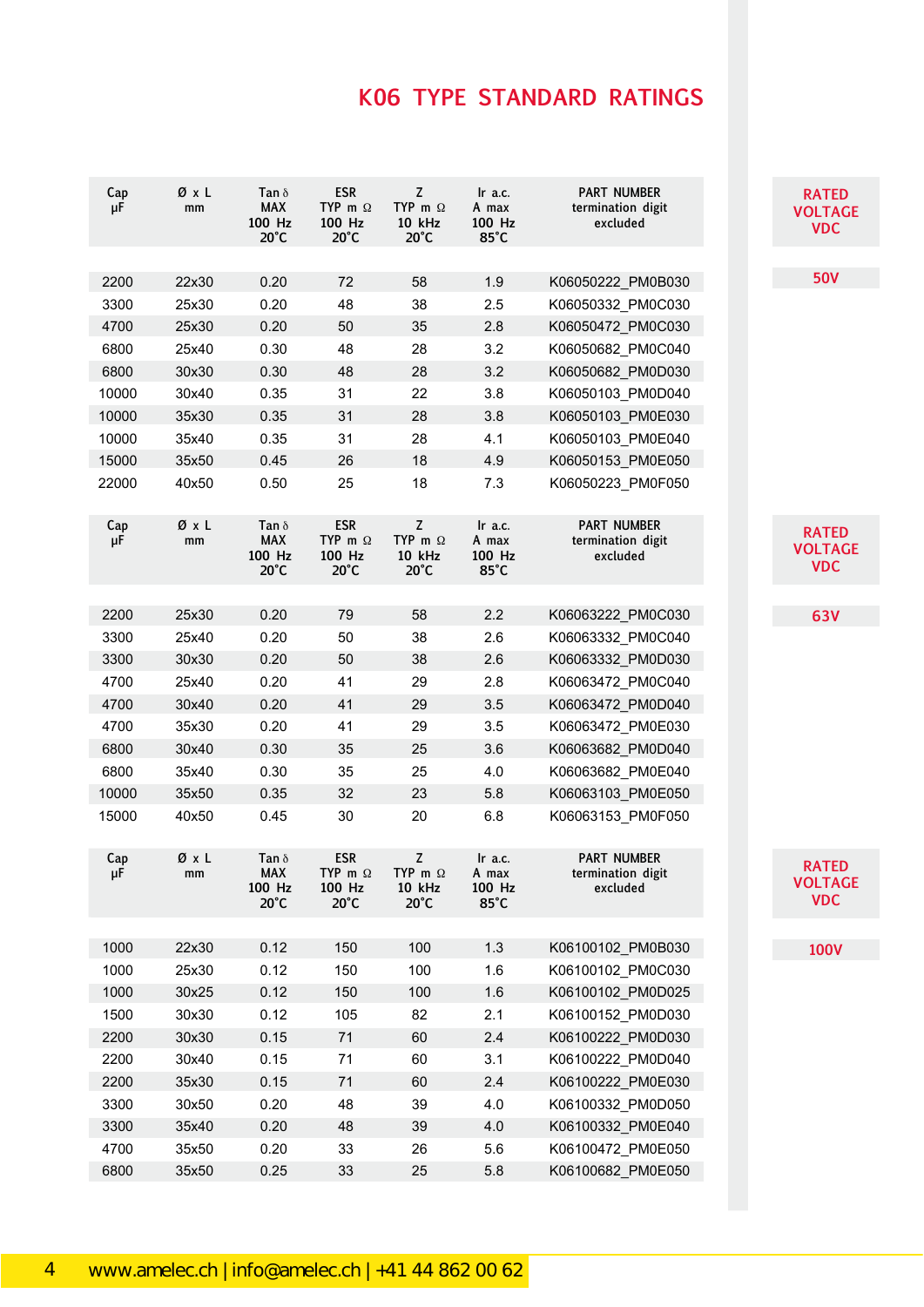| Cap<br>μF | ØχL<br>mm | Tan $\delta$<br><b>MAX</b><br>100 Hz<br>$20^{\circ}$ C | <b>ESR</b><br>TYP m $\Omega$<br>100 Hz<br>$20^{\circ}$ C | Z<br>TYP m $\Omega$<br>10 kHz<br>$20^{\circ}$ C | Ir a.c.<br>A max<br>100 Hz<br>$85^{\circ}$ C | <b>PART NUMBER</b><br>termination digit<br>excluded | <b>RATED</b><br><b>VOLTAGE</b><br><b>VDC</b> |
|-----------|-----------|--------------------------------------------------------|----------------------------------------------------------|-------------------------------------------------|----------------------------------------------|-----------------------------------------------------|----------------------------------------------|
|           |           |                                                        |                                                          |                                                 |                                              |                                                     | <b>200V</b>                                  |
| 220       | 22x30     | 0.10                                                   | 440                                                      | 340                                             | 0.9                                          | K06200221 PM0B030                                   |                                              |
| 330       | 22x30     | 0.10                                                   | 240                                                      | 133                                             | 1.3                                          | K06200331 PM0B030                                   |                                              |
| 470       | 25x30     | 0.10                                                   | 169                                                      | 98                                              | 1.5                                          | K06200471 PM0C030                                   |                                              |
| 680       | 25x40     | 0.10                                                   | 145                                                      | 87                                              | 2.0                                          | K06200681 PM0C040                                   |                                              |
| 680       | 30x30     | 0.10                                                   | 145                                                      | 87                                              | 2.0                                          | K06200681 PM0D030                                   |                                              |
| 680       | 35x30     | 0.10                                                   | 145                                                      | 87                                              | 2.0                                          | K06200681_PM0E030                                   |                                              |
| 1000      | 30x40     | 0.10                                                   | 95                                                       | 63                                              | 2.6                                          | K06200102 PM0D040                                   |                                              |
| 1000      | 35x40     | 0.10                                                   | 95                                                       | 63                                              | 2.8                                          | K06200102 PM0E040                                   |                                              |
| 1500      | 35x40     | 0.10                                                   | 70                                                       | 41                                              | 2.9                                          | K06200152 PM0E040                                   |                                              |
| 1500      | 35x50     | 0.10                                                   | 70                                                       | 41                                              | 3.7                                          | K06200152 PM0E050                                   |                                              |
| 2200      | 35x50     | 0.10                                                   | 45                                                       | 33                                              | 3.90                                         | K06200222 PM0E050                                   |                                              |
|           |           |                                                        |                                                          |                                                 |                                              |                                                     |                                              |
| Cap<br>μF | ØxL<br>mm | Tan $\delta$<br><b>MAX</b><br>100 Hz<br>$20^{\circ}$ C | <b>ESR</b><br>TYP m $\Omega$<br>100 Hz<br>$20^{\circ}$ C | Z<br>TYP m $\Omega$<br>10 kHz<br>$20^{\circ}$ C | Ir a.c.<br>A max<br>100 Hz<br>$85^{\circ}$ C | <b>PART NUMBER</b><br>termination digit<br>excluded | <b>RATED</b><br><b>VOLTAGE</b><br><b>VDC</b> |
|           |           |                                                        |                                                          |                                                 |                                              |                                                     |                                              |
| 150       | 22x30     | 0.12                                                   | 530                                                      | 290                                             | 0.9                                          | K06250151 PM0B030                                   | <b>250V</b>                                  |
| 220       | 25x30     | 0.12                                                   | 370                                                      | 240                                             | 1.3                                          | K06250221 PM0C030                                   |                                              |
| 330       | 25x40     | 0.12                                                   | 260                                                      | 153                                             | 1.4                                          | K06250331 PM0C040                                   |                                              |
| 330       | 30x30     | 0.12                                                   | 260                                                      | 153                                             | 1.4                                          | K06250331 PM0D030                                   |                                              |
| 470       | 25x40     | 0.12                                                   | 180                                                      | 110                                             | 1.6                                          | K06250471 PM0C040                                   |                                              |
| 470       | 30x30     | 0.12                                                   | 180                                                      | 110                                             | 1.6                                          | K06250471 PM0D030                                   |                                              |
| 680       | 30x40     | 0.12                                                   | 145                                                      | 95                                              | 1.9                                          | K06250681 PM0D040                                   |                                              |
| 680       | 35x40     | 0.12                                                   | 145                                                      | 95                                              | 2.2                                          | K06250681_PM0E040                                   |                                              |
| 1000      | 35x40     | 0.12                                                   | 98                                                       | 65                                              | 2.6                                          | K06250102_PM0E040                                   |                                              |
| 1000      | 35x50     | 0.12                                                   | 98                                                       | 65                                              | 3.20                                         | K06250102_PM0E050                                   |                                              |
| 1500      | 35x50     | 0.15                                                   | 75                                                       | 43                                              | 4.00                                         | K06250152_PM0E050                                   |                                              |
| 2200      | 40x50     | 0.15                                                   | 50                                                       | 35                                              | 5.20                                         | K06250222 PM0F050                                   |                                              |

113<br>113 - Johannes<br>113 - Johannes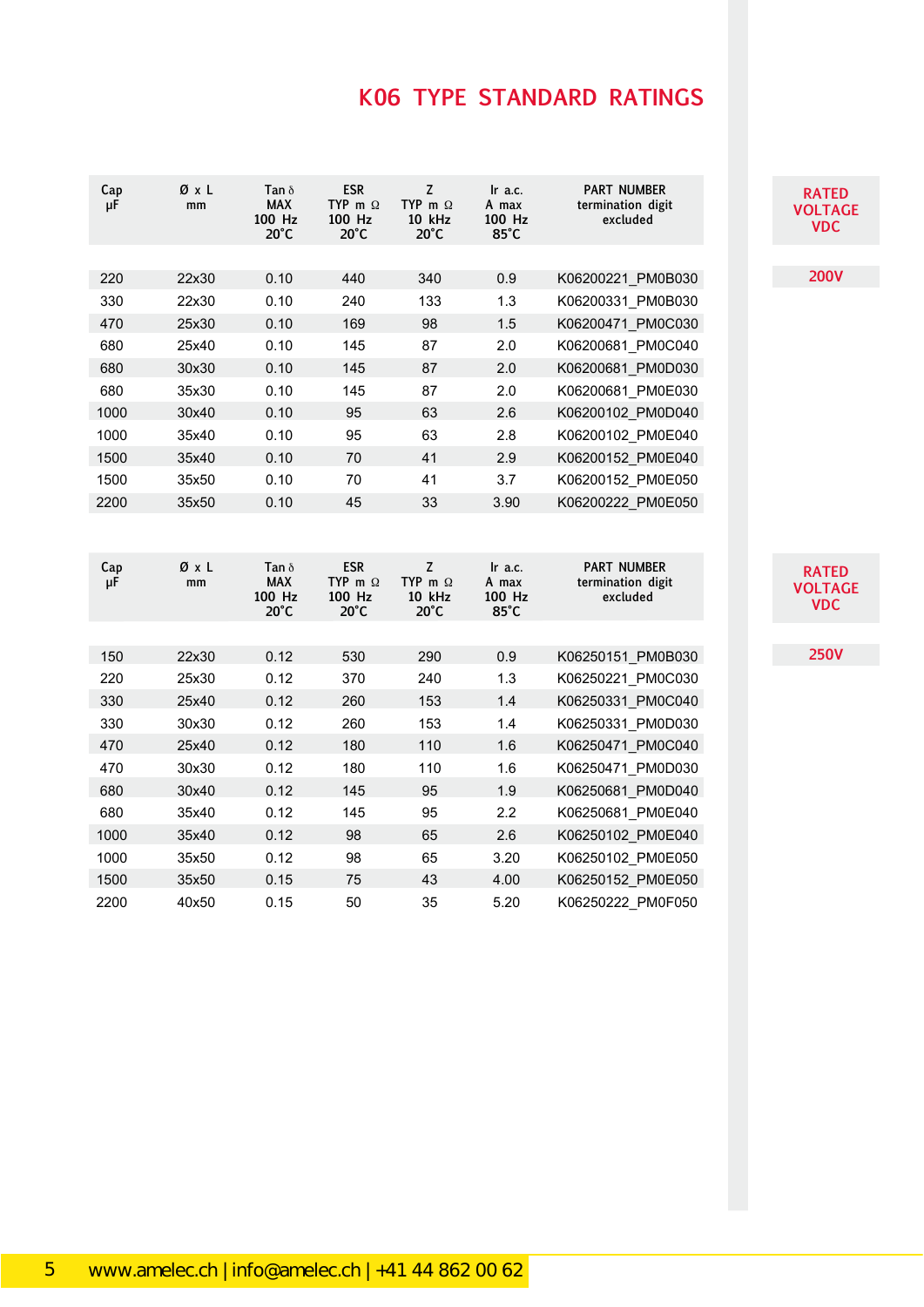| Cap<br>μF | ØxL<br>mm | Tan $\delta$<br><b>MAX</b><br>100 Hz<br>$20^{\circ}$ C | <b>ESR</b><br>TYP m $\Omega$<br>100 Hz<br>$20^{\circ}$ C | Z<br>TYP m $\Omega$<br>10 kHz<br>$20^{\circ}$ C | Ir $a.c.$<br>A max<br>100 Hz<br>$85^{\circ}$ C | <b>PART NUMBER</b><br>termination digit<br>excluded | <b>RATED</b><br><b>VOLTAGE</b><br><b>VDC</b> |
|-----------|-----------|--------------------------------------------------------|----------------------------------------------------------|-------------------------------------------------|------------------------------------------------|-----------------------------------------------------|----------------------------------------------|
|           |           |                                                        |                                                          |                                                 |                                                |                                                     |                                              |
| 68        | 22x25     | 0.10                                                   | 1405                                                     | 1050                                            | 0.6                                            | K06400680 PM0B025                                   | <b>400V</b>                                  |
| 68        | 22x30     | 0.10                                                   | 1405                                                     | 1050                                            | 0.6                                            | K06400680 PM0B030                                   |                                              |
| 100       | 22x30     | 0.10                                                   | 796                                                      | 550                                             | 0.7                                            | K06400101 PM0B030                                   |                                              |
| 100       | 25x25     | 0.10                                                   | 796                                                      | 550                                             | 0.7                                            | K06400101 PM0C025                                   |                                              |
| 100       | 25x30     | 0.10                                                   | 796                                                      | 550                                             | 1.0                                            | K06400101 PM0C030                                   |                                              |
| 150       | 25x30     | 0.10                                                   | 530                                                      | 380                                             | 1.0                                            | K06400151 PM0C030                                   |                                              |
| 150       | 30x25     | 0.10                                                   | 530                                                      | 380                                             | $1.0$                                          | K06400151 PM0D025                                   |                                              |
| 220       | 25x40     | 0.10                                                   | 360                                                      | 250                                             | $1.2$                                          | K06400221_PM0C040                                   |                                              |
| 220       | 30x30     | 0.10                                                   | 360                                                      | 250                                             | 1.2                                            | K06400221 PM0D030                                   |                                              |
| 330       | 30x40     | 0.10                                                   | 240                                                      | 170                                             | 1.7                                            | K06400331 PM0D040                                   |                                              |
| 330       | 35x30     | 0.10                                                   | 240                                                      | 170                                             | 1.7                                            | K06400331 PM0E030                                   |                                              |
| 470       | 35x40     | 0.10                                                   | 170                                                      | 125                                             | 2.2                                            | K06400471 PM0E040                                   |                                              |
| 470       | 35x50     | 0.10                                                   | 170                                                      | 125                                             | 2.60                                           | K06400471 PM0E040                                   |                                              |
| 560       | 35x50     | 0.10                                                   | 165                                                      | 122                                             | 2.60                                           | K06400561 PM0E050                                   |                                              |
| 680       | 35x50     | 0.10                                                   | 158                                                      | 110                                             | 2.80                                           | K06400681 PM0E050                                   |                                              |
| 680       | 40x50     | 0.10                                                   | 158                                                      | 110                                             | 3.20                                           | K06400681_PM0F050                                   |                                              |
| 820       | 35x60     | 0.10                                                   | 140                                                      | 106                                             | 3.50                                           | K06400821 PM0E060                                   |                                              |
| 1000      | 35x60     | 0.12                                                   | 103                                                      | 91                                              | 4.40                                           | K06400102_PM0E060                                   |                                              |
| 1500      | 40x97     | 0.12                                                   | 65                                                       | 50                                              | 5.79                                           | K06400152_PM0F097                                   |                                              |
| Cap<br>μF | ØxL<br>mm | Tan $\delta$<br><b>MAX</b><br>100 Hz<br>$20^{\circ}$ C | <b>ESR</b><br>TYP m $\Omega$<br>100 Hz<br>$20^{\circ}$ C | Z<br>TYP m $\Omega$<br>10 kHz<br>$20^{\circ}$ C | $lr$ a.c.<br>A max<br>100 Hz<br>$85^{\circ}$ C | <b>PART NUMBER</b><br>termination digit<br>excluded | <b>RATED</b><br><b>VOLTAGE</b><br><b>VDC</b> |
|           |           |                                                        |                                                          |                                                 |                                                |                                                     |                                              |
| 68        | 22x25     | 0.12                                                   | 1405                                                     | 1050                                            | 0.6                                            | K06450680 PM0B025                                   | <b>450V</b>                                  |
| 68        | 22x30     | 0.12                                                   | 1405                                                     | 1050                                            | 0.6                                            | K06450680 PM0B030                                   |                                              |
| 100       | 25x30     | 0.12                                                   | 800                                                      | 560                                             | 0.7                                            | K06450101 PM0C030                                   |                                              |
| 100       | 30x25     | 0.12                                                   | 800                                                      | 560                                             | 0.7                                            | K06450101_PM0D025                                   |                                              |
| 150       | 30x25     | 0.12                                                   | 550                                                      | 400                                             | 1.1                                            | K06450151 PM0D025                                   |                                              |
| 150       | 30x30     | 0.12                                                   | 550                                                      | 400                                             | $1.1$                                          | K06450151 PM0D030                                   |                                              |
| 220       | 30x40     | 0.12                                                   | 380                                                      | 265                                             | 1.3                                            | K06450221_PM0D040                                   |                                              |
| 220       | 35x30     | 0.12                                                   | 380                                                      | 265                                             | 1.3                                            | K06450221 PM0E030                                   |                                              |
| 330       | 30x50     | 0.12                                                   | 255                                                      | 175                                             | 1.7                                            | K06450331 PM0D050                                   |                                              |
| 330       | 35x40     | 0.12                                                   | 255                                                      | 175                                             | 1.7                                            | K06450331 PM0E040                                   |                                              |
| 470       | 35x50     | 0.12                                                   | 175                                                      | 125                                             | 2.40                                           | K06450471 PM0E050                                   |                                              |
| 560       | 35x50     | 0.12                                                   | 165                                                      | 122                                             | 2.50                                           | K06450561 PM0E050                                   |                                              |
| 680       | 35x50     | 0.12                                                   | 158                                                      | 110                                             | 2.60                                           | K06450681 PM0E050                                   |                                              |
| 680       | 40x50     | 0.12                                                   | 158                                                      | 110                                             | 3.10                                           | K06450681 PM0F050                                   |                                              |
| 820       | 40x60     | 0.12                                                   | 110                                                      | 95                                              | 4.00                                           | K06450821 PM0F060                                   |                                              |
| 1000      | 40x77     | 0.12                                                   | 110                                                      | 95                                              | 4.90                                           | K06450102 PM0F077                                   |                                              |
|           |           |                                                        |                                                          |                                                 |                                                |                                                     |                                              |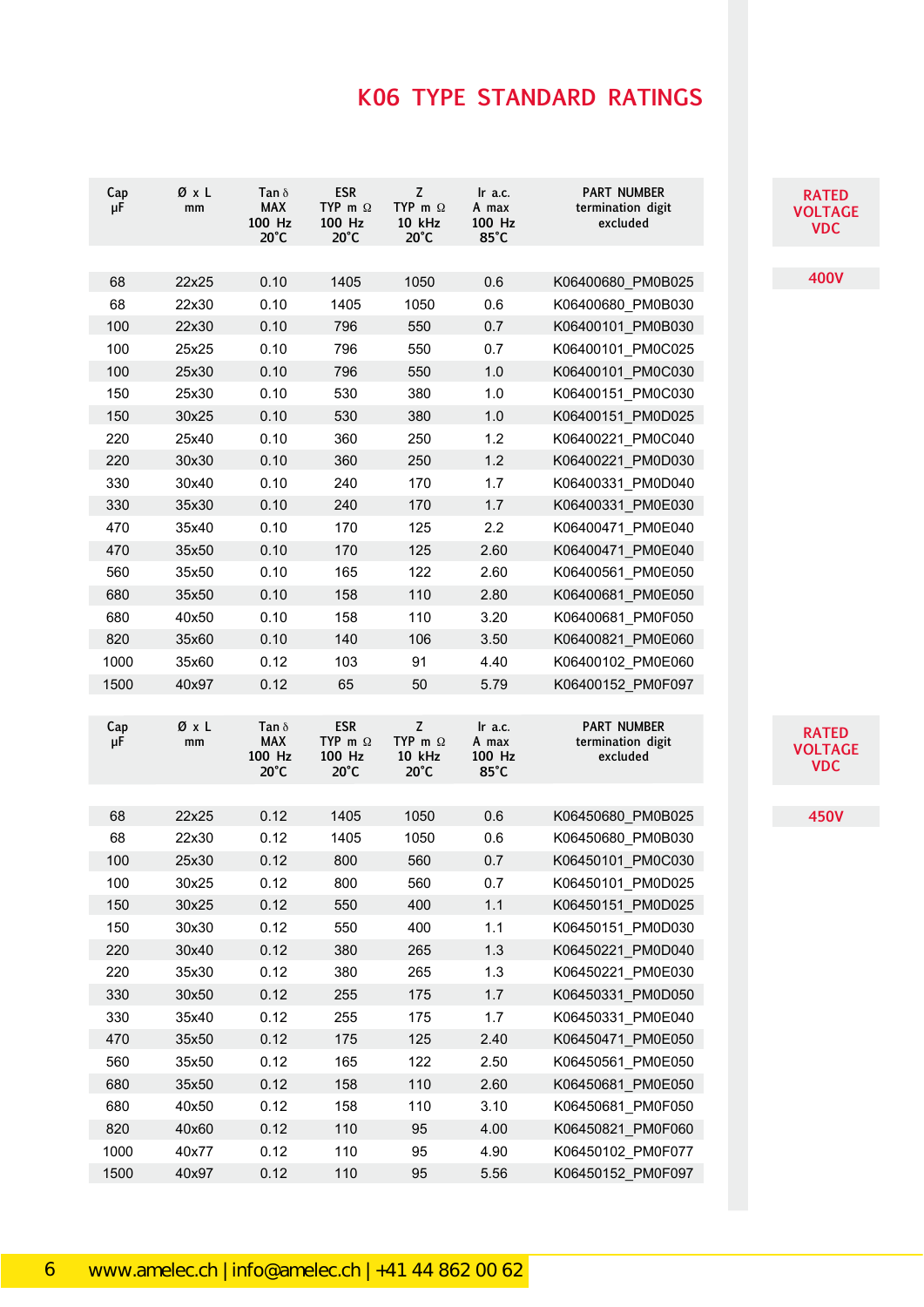| Cap<br>μF | ØxL<br>mm | Tan $\delta$<br><b>MAX</b><br>100 Hz<br>$20^{\circ}$ C | <b>ESR</b><br>TYP m $\Omega$<br>100 Hz<br>$20^{\circ}$ C | $\mathsf Z$<br>TYP m $\Omega$<br><b>10 kHz</b><br>$20^{\circ}$ C | $\ln$ a.c.<br>A max<br>100 Hz<br>85°C        | <b>PART NUMBER</b><br>termination digit<br>excluded |
|-----------|-----------|--------------------------------------------------------|----------------------------------------------------------|------------------------------------------------------------------|----------------------------------------------|-----------------------------------------------------|
|           |           |                                                        |                                                          |                                                                  |                                              |                                                     |
| 68        | 25x30     | 0.15                                                   | 1870                                                     | 1380                                                             | 0.60                                         | K06500680 PM0C030                                   |
| 100       | 30x30     | 0.15                                                   | 1050                                                     | 790                                                              | 0.70                                         | K06500101 PM0D030                                   |
| 150       | 30x40     | 0.15                                                   | 750                                                      | 580                                                              | 1.10                                         | K06500151 PM0D040                                   |
| 220       | 30x50     | 0.15                                                   | 579                                                      | 440                                                              | 1.40                                         | K06500221 PM0D050                                   |
| 220       | 35x40     | 0.15                                                   | 579                                                      | 440                                                              | 1.40                                         | K06500221 PM0E040                                   |
| 330       | 35x50     | 0.15                                                   | 386                                                      | 290                                                              | 2.10                                         | K06500331 PM0E050                                   |
| 470       | 40x50     | 0.15                                                   | 271                                                      | 200                                                              | 2.50                                         | K06500471 PM0F050                                   |
| 560       | 40x60     | 0.15                                                   | 230                                                      | 190                                                              | 3.00                                         | K06500561_PM0F060                                   |
| 680       | 40x77     | 0.15                                                   | 205                                                      | 155                                                              | 3.50                                         | K06500681_PM0F077                                   |
| 820       | 40x97     | 0.15                                                   | 141                                                      | 119                                                              | 3.90                                         | K06500821_PM0F097                                   |
| 1000      | 40x77     | 0.15                                                   | 135                                                      | 112                                                              | 4.00                                         | K06500102_PM0F077                                   |
| 1200      | 40x97     | 0.15                                                   | 125                                                      | 105                                                              | 4.90                                         | K06500122_PM0F097                                   |
| 1500      | 45x97     | 0.15                                                   | 115                                                      | 98                                                               | 5.14                                         | K06500152_PM0N097                                   |
| Cap<br>μF | ØxL<br>mm | Tan $\delta$<br><b>MAX</b><br>100 Hz<br>$20^{\circ}$ C | <b>ESR</b><br>TYP m $\Omega$<br>100 Hz<br>$20^{\circ}$ C | $\mathsf Z$<br>TYP m $\Omega$<br>10 kHz<br>$20^{\circ}$ C        | Ir a.c.<br>A max<br>100 Hz<br>$85^{\circ}$ C | <b>PART NUMBER</b><br>termination digit<br>excluded |
|           |           |                                                        |                                                          |                                                                  |                                              |                                                     |
| 68        | 25x30     | 0.15                                                   | 1898                                                     | 1443                                                             | 0.75                                         | K06550680 PM0C030                                   |
| 100       | 30x30     | 0.15                                                   | 1271                                                     | 970                                                              | 0.95                                         | K06550101 PM0D030                                   |
| 150       | 30x40     | 0.15                                                   | 879                                                      | 670                                                              | 1.20                                         | K06550151_PM0D040                                   |
| 180       | 30x50     | 0.15                                                   | 722                                                      | 550                                                              | 1.40                                         | K06550181 PM0D050                                   |
| 180       | 35x40     | 0.15                                                   | 722                                                      | 550                                                              | 1.41                                         | K06550181 PM0E040                                   |
| 220       | 35x40     | 0.15                                                   | 584                                                      | 445                                                              | 1.55                                         | K06550221 PM0E040                                   |
| 270       | 35x50     | 0.15                                                   | 491                                                      | 377                                                              | 1.70                                         | K06550271 PM0E050                                   |
| 330       | 35x60     | 0.15                                                   | 400                                                      | 306                                                              | 2.45                                         | K06550331_PM0E060                                   |
| 330       | 40x50     | 0.15                                                   | 409                                                      | 316                                                              | 2.45                                         | K06550331 PM0F050                                   |
| 470       | 40x60     | 0.15                                                   | 290                                                      | 223                                                              | 2.62                                         | K06550471 PM0F060                                   |
| 560       | 40x77     | 0.15                                                   | 234                                                      | 180                                                              | 3.10                                         | K06550561_PM0F077                                   |
| 680       | 40x97     | 0.15                                                   | 192                                                      | 147                                                              | 3.70                                         | K06550681_PM0F097                                   |
| Cap<br>μF | ØxL<br>mm | Tan $\delta$<br><b>MAX</b><br>100 Hz<br>$20^{\circ}$ C | <b>ESR</b><br>TYP m $\Omega$<br>100 Hz<br>$20^{\circ}$ C | $\mathsf Z$<br>TYP m $\Omega$<br>10 kHz<br>$20^{\circ}$ C        | Ir a.c.<br>A max<br>100 Hz<br>$85^{\circ}$ C | <b>PART NUMBER</b><br>termination digit<br>excluded |
|           |           |                                                        |                                                          |                                                                  |                                              |                                                     |
| 82        | 30x30     | 0.15                                                   | 1427                                                     | 1020                                                             | 0.88                                         | K06600820 PM0D030                                   |
| 100       | 30x40     | 0.15                                                   | 1152                                                     | 902                                                              | 1.07                                         | K06600101 PM0D040                                   |
| 150       | 30x50     | 0.15                                                   | 820                                                      | 630                                                              | 1.32                                         | K06600151 PM0D050                                   |
| 150       | 35x40     | 0.15                                                   | 820                                                      | 630                                                              | 1.34                                         | K06600151 PM0E040                                   |
| 220       | 35x50     | 0.15                                                   | 574                                                      | 415                                                              | 1.87                                         | K06600221 PM0E050                                   |
| 270       | 35x60     | 0.15                                                   | 474                                                      | 353                                                              | 2.25                                         | K06600271 PM0E060                                   |
| 270       | 40x50     | 0.15                                                   | 474                                                      | 353                                                              | 2.25                                         | K06600271_PM0F050                                   |
| 330       | 40x60     | 0.15                                                   | 387                                                      | 280                                                              | 2.42                                         | K06600331 PM0F060                                   |
| 470       | 40x77     | 0.15                                                   | 277                                                      | 193                                                              | 2.95                                         | K06600471 PM0F077                                   |
| 560       | 40x97     | 0.15                                                   | 229                                                      | 179                                                              | 3.50                                         | K06600561 PM0F097                                   |

115<br>115 115<br>115 115 115